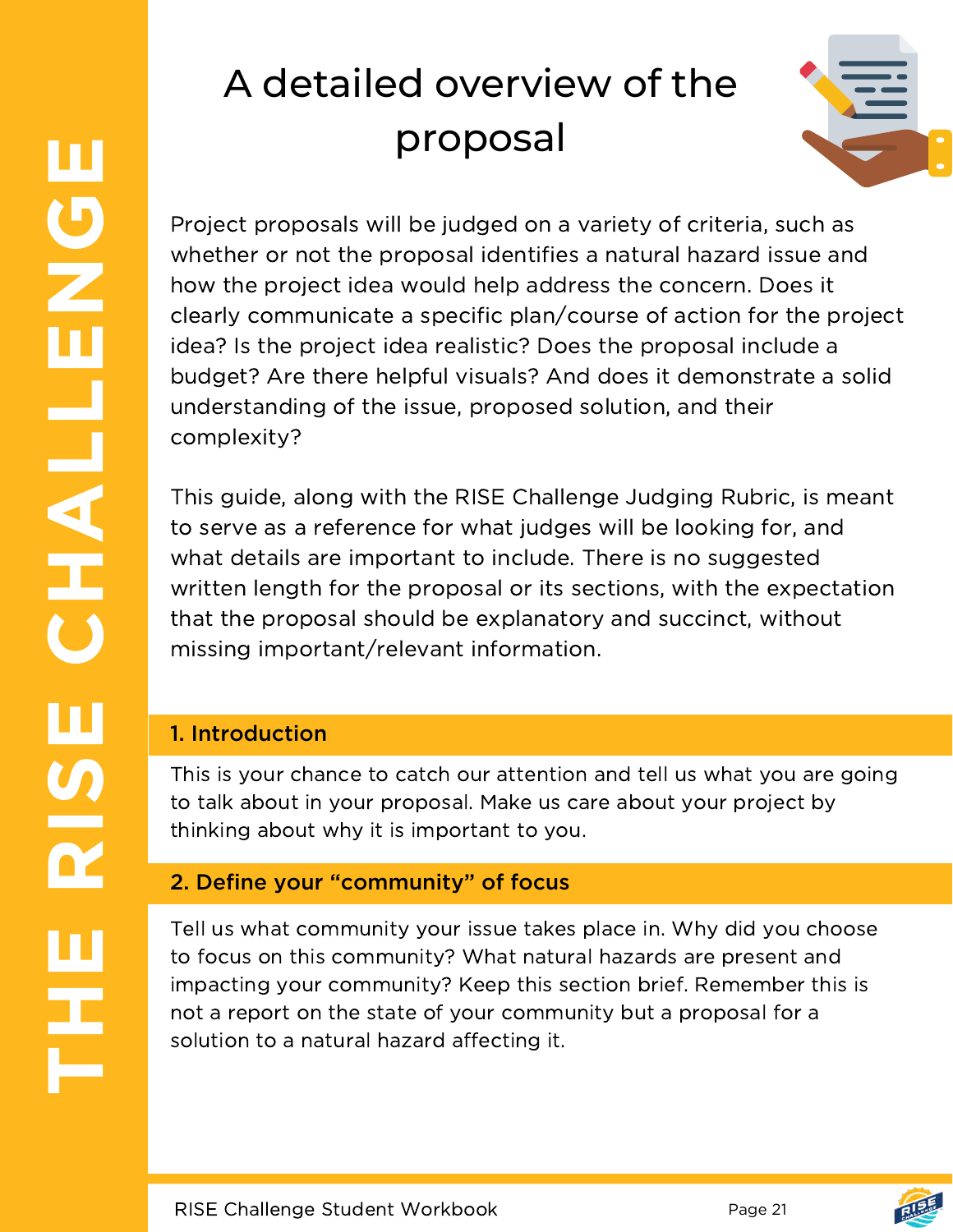#### 3. Identify the issue or concern you chose

Tell us about the natural hazard issue you have chosen to address. What community inventories did you use to discover your issue? As a group, how and why did you select this issue?

#### 4. Describe how you went about researching your issue

What policies and/or community practices contribute to this issue? What research did you undertake to understand this issue? Did you consult experts or stakeholders involved with the issue? If so, what information did they share? Did you get different points of view on your issue? How did your research inform your understanding of the strategies suited to addressing your issue?

#### 5. Explain your proposed solution

What overall strategy are you proposing to take to address your issue? How is your proposed action appropriate to address the issue? How does your solution address the root cause(s) of your issue in terms of policy or community practice? If your project requires you to ask for change from those in power, how do you plan on doing so? Be specific and realistic about what you will do, how it will work, and what it will take to make it happen.

#### 6. Explain the scope of your project

How big of a project is this and what impact will it have? Is this a project that will affect your school, your watershed, your county, or beyond? What is your timeline for this project? Is this project something that you can do alone, or will you need help? How many people will be affected by this? Think about project scope in terms of the amount of work you need to put in, the number of people it affects, and the area it will impact.

## 7. How will this benefit the community?

Explain to us how your idea is going to make positive changes to your community. Maybe you plan to educate people so they change how they do things. Maybe you will make the physical/environmental features of your community stronger, safer, or more able to bounce back from natural hazards. How are you going to measure the success of your project? Tell us how and why this is going to work!